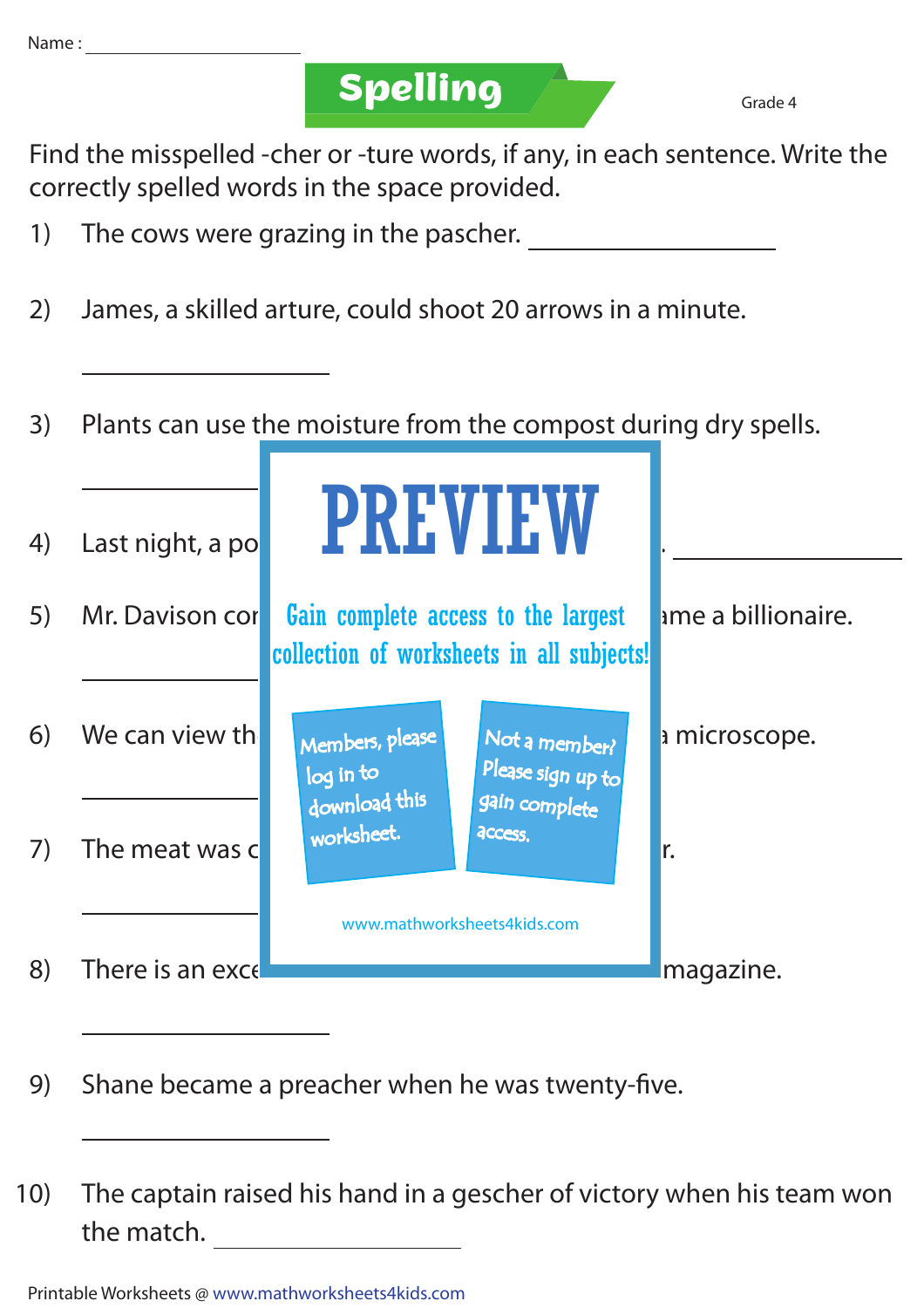

- 11) Gavin received a vouture to use on his next purchase.
- 12) The photographer shot amazing pictures of nature.
- 13) The ranture has 1000 acres of farming land.

| (14) | Susan suffered                                                   | <b>PREVIEW</b>                                                                   |                                                     | t for one month.        |
|------|------------------------------------------------------------------|----------------------------------------------------------------------------------|-----------------------------------------------------|-------------------------|
| 15)  | Ms. Wilson aske                                                  | Gain complete access to the largest<br>collection of worksheets in all subjects! |                                                     | out their fucher plans. |
| 16)  | The teacher too                                                  | Members, please<br>$log$ in to<br>download this                                  | Not a member?<br>Please sign up to<br>gain complete | station.                |
| 17)  | The departure                                                    | worksheet.                                                                       | <b>ACCESS.</b>                                      | Ites.                   |
| 18)  | www.mathworksheets4kids.com<br>It was a real scorture yesterday. |                                                                                  |                                                     |                         |

- 19) The Mileys went on an advencher trip during the summer break.
- 20) The marcher who is holding the flag is my brother.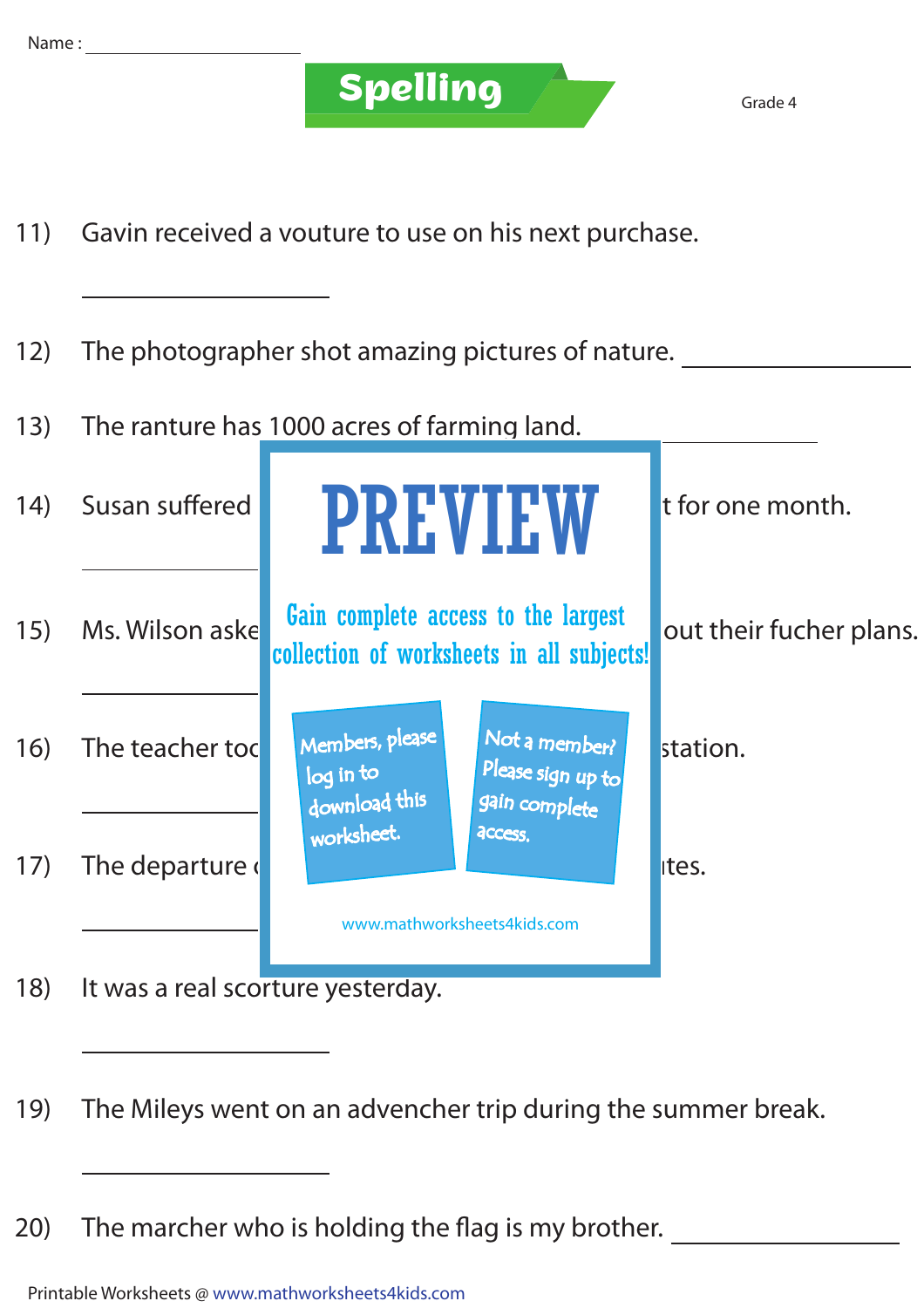

9) Shane became a preacher when he was twenty-five.

10) The captain raised his hand in a gescher of victory when his team won the match. **gesture**